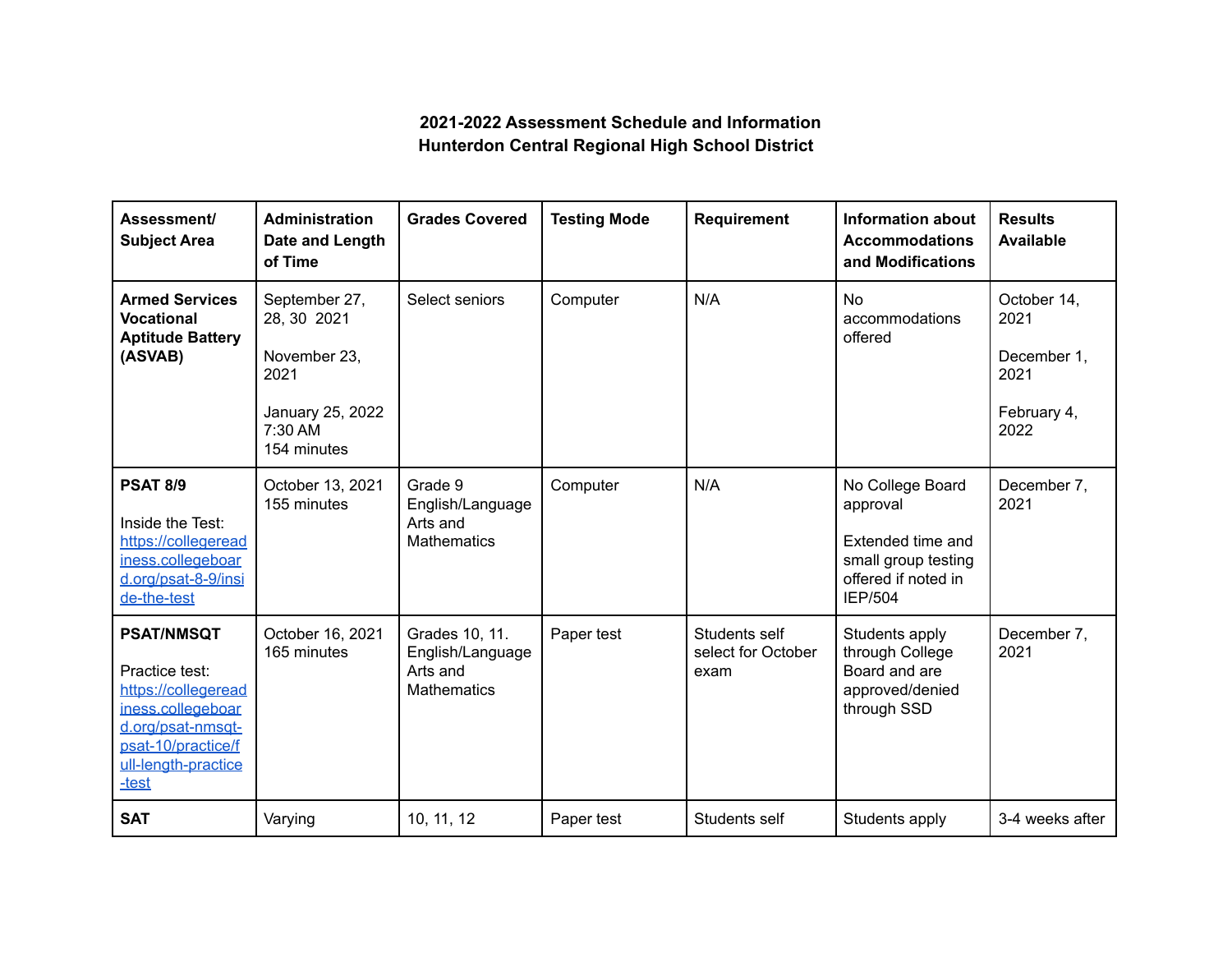|                                                                                | anticipated dates<br>located here<br>245 minutes                         |                           |            | select for testing                                                                                                              | through College<br>Board and are<br>approved/denied<br>through SSD                                                                                                                                                                      |                     |
|--------------------------------------------------------------------------------|--------------------------------------------------------------------------|---------------------------|------------|---------------------------------------------------------------------------------------------------------------------------------|-----------------------------------------------------------------------------------------------------------------------------------------------------------------------------------------------------------------------------------------|---------------------|
| <b>Advanced</b><br><b>Placement (AP)</b><br><b>Exams</b>                       | <b>Dates</b><br>May 2 - May 13,<br>2022<br>8:00 AM or 12:00<br><b>PM</b> | 10, 11, 12                | Paper test | Students self<br>select for testing                                                                                             | Students work with<br>their Counselor or<br>Case Manager to<br>request<br>accommodations<br>through College<br>Board. CB will<br>approve/deny<br>through SSD. Test<br>registration and<br>payment through<br><b>Total Registration.</b> | Summer, 2022        |
| <b>Alternate</b><br><b>Advanced</b><br><b>Placement (AP)</b><br><b>Testing</b> | May 17 - May 20,<br>2022<br>8:00 AM or 12:00<br><b>PM</b>                | Approved<br>requests only | Paper test | Students self<br>select for testing                                                                                             | Approval required.<br>Registration in Total<br>Registration,<br>contact Testing<br><b>Office for Late Test</b><br>review and<br>approval/deny.                                                                                          | <b>Summer, 2022</b> |
| <b>Accuplacer</b><br><b>Testing</b>                                            | Various - when<br>needed                                                 | 12                        | Computer   | Students identified<br>by supervisor,<br>teacher, or<br>counselor as<br>requiring<br>graduation<br>assessment<br>requirement(s) | Not available -<br>self-paced                                                                                                                                                                                                           | Same or next<br>day |
| <b>ACCESS for</b><br><b>ELLs</b>                                               | March 28 - April 8,<br>2022                                              | $9 - 12$                  | Computer   | All ELLs take<br>ACCESS,                                                                                                        | <b>WIDA Accessibility</b><br>and                                                                                                                                                                                                        | June, 2022          |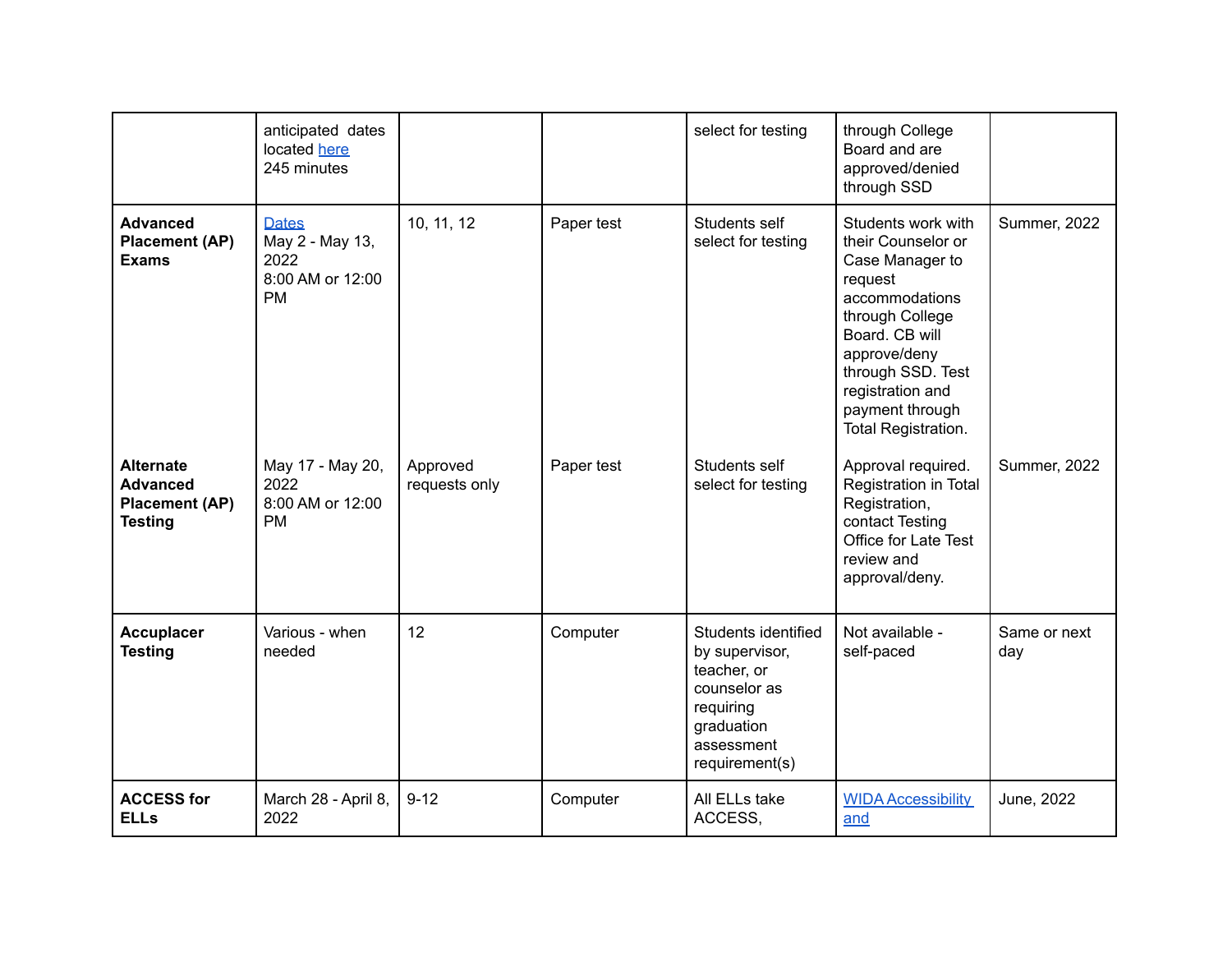|                                                                                                                           |                                                                                                                                                    |                                                                                                                                                                                  |                           | including those<br>who have declined<br>services                                                   | <b>Accommodations</b><br>Supplement                                                         |                                       |
|---------------------------------------------------------------------------------------------------------------------------|----------------------------------------------------------------------------------------------------------------------------------------------------|----------------------------------------------------------------------------------------------------------------------------------------------------------------------------------|---------------------------|----------------------------------------------------------------------------------------------------|---------------------------------------------------------------------------------------------|---------------------------------------|
| <b>STAMP/ALIRA</b><br><b>Testing</b>                                                                                      | January 5 -<br>January 21, 2022                                                                                                                    | $11 - 12$<br>(underclassmen<br>enrolled in upper<br>level courses<br>included)<br>Test taken during<br>WL classes;<br>student sign up<br>for additional<br>languages<br>required | Computer                  | Requirement of<br>WL curriculum and<br>to demonstrate<br>proficiency for the<br>Seal of Biliteracy | N/A                                                                                         | March, 2022                           |
| <b>New Jersey</b><br><b>Student</b><br>Learning<br><b>Assessment -</b><br><b>Mathematics</b>                              | May 19 - 20, 2022<br>Make-up: May 26<br>- June 3, 2022                                                                                             | 9 and students in<br>10-12 taking<br>Algebra I for the<br>first time                                                                                                             | Computer (Online<br>only) | Graduation<br>requirement                                                                          | <b>NJSLA Accessibility</b><br><b>Features and</b><br><b>Accommodations</b><br><b>Manual</b> | TBD (Not yet<br>released by<br>NJDOE) |
| <b>New Jersey</b><br><b>Student</b><br>Learning<br><b>Assessment -</b><br><b>English</b><br><b>Language Arts</b><br>(ELA) | May 23 - 25,<br>2022*<br>Make-up: May 26<br>- June 3, 2022<br>*Includes additional<br>testing unit for<br>mandated field test<br>unit by the NJDOE | 9                                                                                                                                                                                | Computer (Online<br>only) | Graduation<br>requirement                                                                          | <b>NJSLA Accessibility</b><br><b>Features and</b><br><b>Accommodations</b><br>Manual        | TBD (Not yet<br>released by<br>NJDOE) |
| <b>New Jersey</b><br><b>Student</b><br>Learning<br><b>Assessment -</b><br><b>Science</b>                                  | May 20 and 23 -<br>25, 2022<br>Make-up: May 26                                                                                                     | 11                                                                                                                                                                               | Computer<br>(Online only) | All juniors must<br>take the<br>assessment                                                         | <b>NJSLA Accessibility</b><br><b>Features and</b><br><b>Accommodations</b><br><b>Manual</b> | TBD (Not yet<br>released by<br>NJDOE) |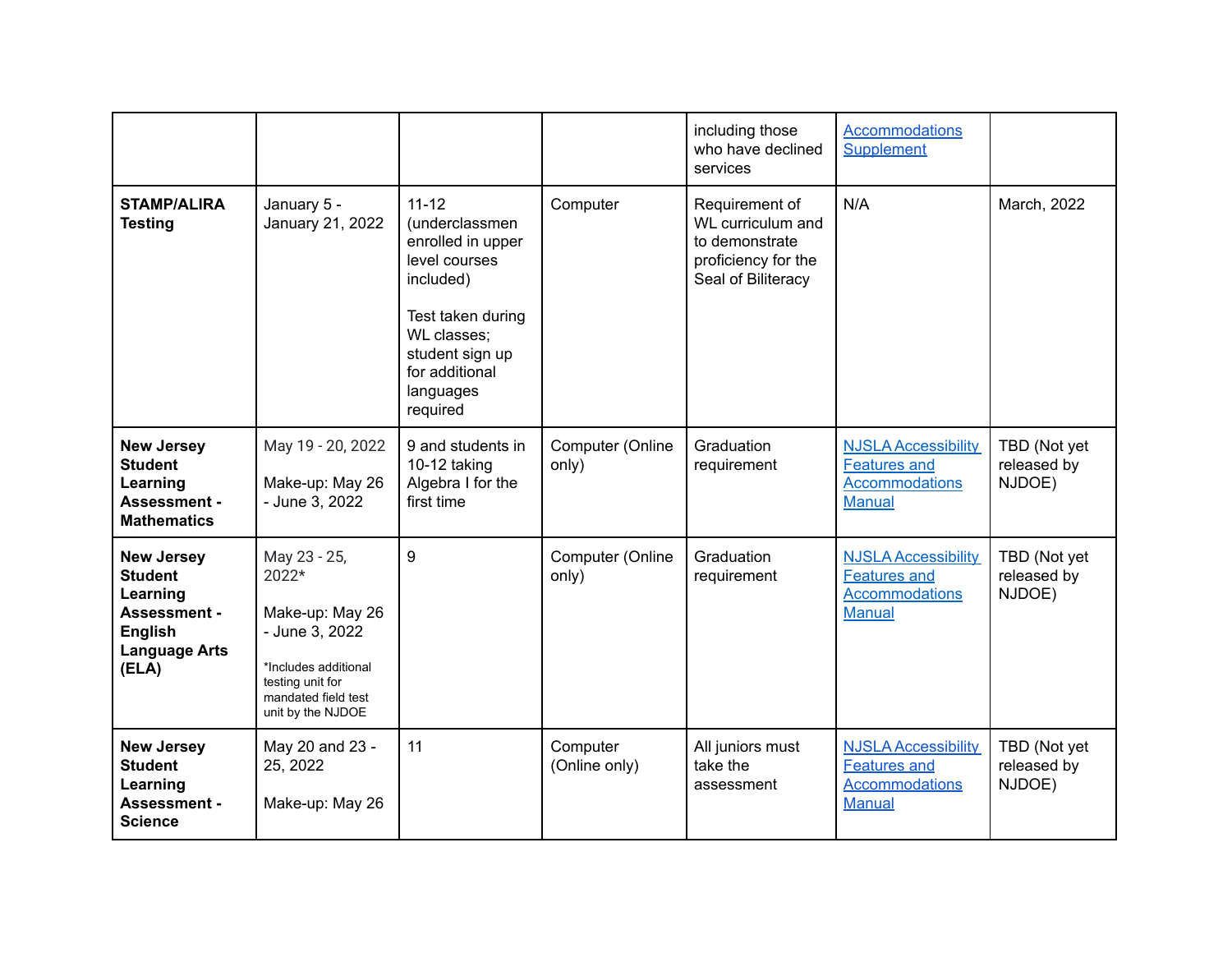|                                                                                               | - June 3, 2022                                                                                          |                                                                                |                           |                                 |                                                                                             |                   |
|-----------------------------------------------------------------------------------------------|---------------------------------------------------------------------------------------------------------|--------------------------------------------------------------------------------|---------------------------|---------------------------------|---------------------------------------------------------------------------------------------|-------------------|
| <b>New Jersey</b><br><b>Graduation</b><br><b>Proficiency</b><br><b>Assessment</b><br>(NJGPA)  | March 14 - 18<br>2022<br>Make-up: March<br>21 - 25, 2022                                                | 11                                                                             | Computer (Online<br>only) | Graduation<br>requirement       | <b>NJSLA Accessibility</b><br><b>Features and</b><br><b>Accommodations</b><br><b>Manual</b> | June, 2022        |
| <b>Start Strong</b><br><b>Assessment -</b><br><b>Mathematics</b>                              | September 27 -<br>28, 2021<br>45-60 minutes per<br>subject area                                         | $9 - 12$<br>(Students enrolled<br>in Algebra 1,<br>Geometry, and<br>Algebra 2) | Computer (Online<br>only) | Required by the<br><b>NJDOE</b> | <b>Accessibility</b><br><b>Features and</b><br><b>Accommodations</b><br><b>Manual</b>       | December,<br>2021 |
| <b>Start Strong</b><br><b>Assessment -</b><br><b>English</b><br><b>Language Arts</b><br>(ELA) | September 29 -<br>30, 2021<br>45-60 minutes per<br>subject area                                         | $9 - 10$                                                                       | Computer (Online<br>only) | Required by the<br><b>NJDOE</b> | <b>Accessibility</b><br><b>Features and</b><br><b>Accommodations</b><br><b>Manual</b>       | December,<br>2021 |
| <b>Start Strong</b><br><b>Assessment -</b><br><b>Science</b>                                  | October 4 - 5,<br>2021 (Grade 9)<br>October 13, 2021<br>(Grade 12)<br>45-60 minutes per<br>subject area | 9 and 12                                                                       | Computer (Online<br>only) | Required by the<br><b>NJDOE</b> | <b>Accessibility</b><br><b>Features and</b><br><b>Accommodations</b><br><b>Manual</b>       | December,<br>2021 |
| <b>Dynamic</b><br><b>Learning Maps</b><br>(DLM)                                               | April 1, 2022 -<br>May 27, 2022                                                                         | 11 (ELA, Math,<br>and Science)                                                 | Computer                  | N/A                             | <b>DLM Accessibility</b><br><b>Manual</b>                                                   | <b>TBD</b>        |